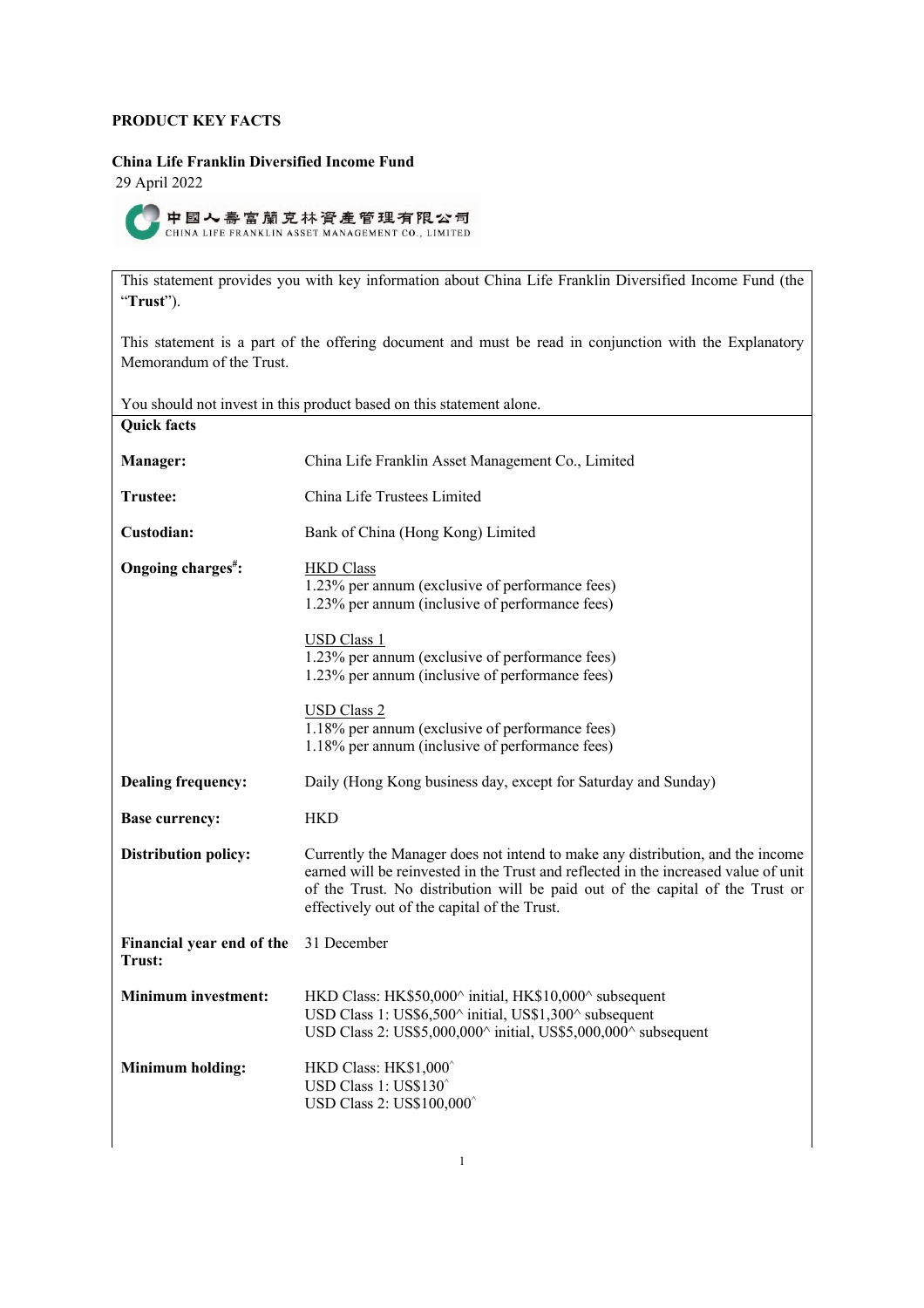| <b>Minimum</b> | redemption | HKD Class: HK\$1,000^    |
|----------------|------------|--------------------------|
| amount:        |            | USD Class 1: US\$130     |
|                |            | USD Class 2: US\$100,000 |

**#** The ongoing charges figures represent the ongoing expenses chargeable to each class of Units for a 12-month period ended 31 December 2021 as a percentage of the average net asset value of the relevant class of Units over the same period. It includes all aspects of operating the Trust, including the fees to be paid for investment management and administration. Performance fees to be paid as at year end, if any, may vary subject to the market conditions. The figures may vary from year to year. The Manager will monitor the ongoing charges figures and, if necessary, update the figures in accordance with the relevant SFC guidance.

 $\wedge$  Or such other amount prescribed by the Manager from time to time, subject to the prior approval of the SFC (where applicable) and/or on giving not less than one month's prior notice.

## **What is this product?**

The Trust is a single fund which is a Hong Kong domiciled open-ended unit trust established by a trust deed dated 29 July 2014. It is governed by the laws of Hong Kong.

# **Investment Objective and Policy**

The investment objective of the Trust is to achieve a high level of current income and to provide a steady capital growth to Unitholders by investing primarily in a portfolio of global and regional fixed income securities, including high-yield bonds, which normally carry below investment grade ratings and emerging market debt. The Trust may also invest in equity securities and other types of investments on an ancillary basis. These securities may be denominated in either local currencies or globally traded major currencies.

The Trust intends to hold the following types of assets:

| <b>Type of assets</b>                                         | Percentage limits of the net asset<br>value of the Trust |
|---------------------------------------------------------------|----------------------------------------------------------|
| Fixed income securities                                       | 70\% to 95\%                                             |
| Equity securities                                             | 5\% to 20\%                                              |
| Other securities (such as convertible bonds and mutual funds) | $0\%$ to 5%                                              |
| Cash and deposits                                             | $0\%$ to 25 $\%$                                         |

The Trust may invest indirectly in the onshore mainland China securities market, up to 20% of the Trust's net asset value, through investment in securities issued or distributed outside mainland China e.g. Renminbi Qualified Foreign Institutional Investor Funds. The Trust does not invest in securities issued or distributed within mainland China directly.

The Trust intends to invest up to 70 per cent. of its net asset value in the securities that are below investment grade or unrated. The Manager may invest in fixed income securities that are below investment grade or unrated and investors should be aware of the greater risks which may be involved in investing in these securities. "Securities that are below investment grade" refers to securities with a credit rating of BB+ or below from Standard & Poor's, Ba1 or below from Moody's or an equivalent rating from an internationally recognised rating agency. In selecting these securities, the Manager may use its own internal research process and judgment to assess the credit quality of the securities and the issuers thereof.

The Trust may invest up to 5 per cent. of its net asset value in debt instruments with loss-absorption features e.g. contingent convertible bonds. These instruments may be subject to contingent conversion to ordinary shares on the occurrence of trigger event.

The Trust may invest in sovereign debt securities but it does not invest more than 10 per cent. of its net asset value in securities issued by or guaranteed by any single sovereign issuer (including its government, a public or local authority of that country/sovereign/region) with a credit rating below investment grade or unrated.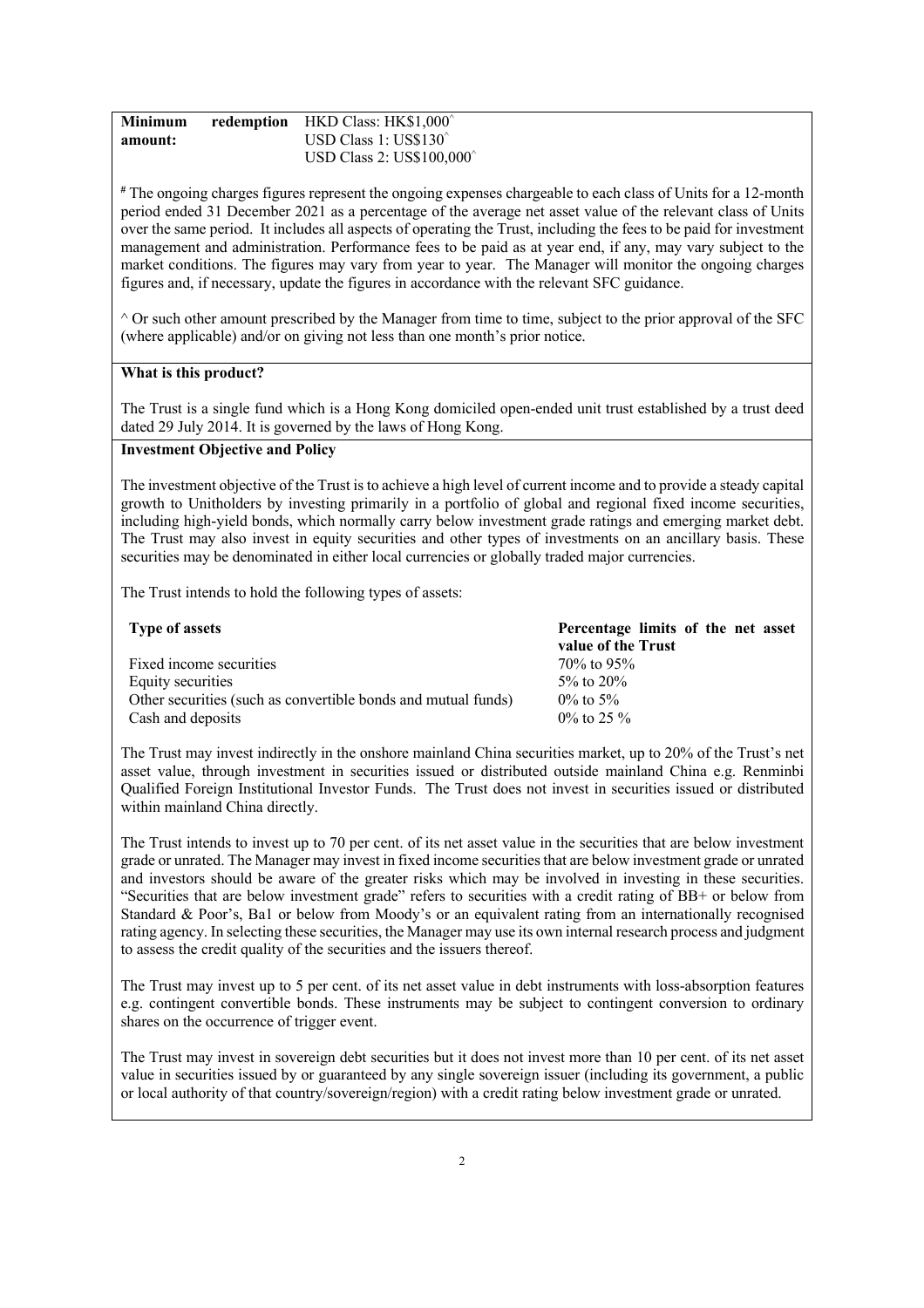For the purpose of hedging, the Manager may make use of financial derivative instruments (including futures contracts). The Trust does not intend to invest in derivative instruments (including futures contracts) for investment purposes, asset-backed securities (including asset-backed commercial papers) and/or mortgagebacked securities.

The Manager will not enter into any securities-lending transaction, repurchase agreement, reverse-repurchase agreement or similar over-the-counter transactions in respect of the Trust. The Manager will seek the prior approval of the SFC and provide at least one month's prior notice to Unitholders before the Manager engages in any such transactions.

The Manager actively manages the Trust, which relies on the professional judgment of the Manager in making decisions about the Trust's portfolio investments. Portfolio construction is based on the Manager's view of the macro economy and a combination of top down and bottom-up fundamental analysis. Top-down analysis is based on the Manager's assessment of macroeconomic factors, state policies, market valuation and liquidity. When investing in equities securities, the Manager decides stocks via stock picking which involves bottom up analysis (e.g. research and analysis of individual stocks alongside with financial projection and valuation). When investing in fixed income securities, the Manager seeks to optimise portfolio combination via issuer selection, duration, term-structure. The duration of the fixed income securities investment portfolio is based on the Manager's expectations of the changes in interest rates. Duration measures the sensitivity of bond prices to the change of interest rates (or yields). Term-structure (or yield curve) represents the market's expectation of interest rates (or yields) with different maturities. The Trust will apply analysis in credit risk and liquidity risk to adjust the allocation of investment in fixed income securities and increase returns on investment.

All investments of the Trust are subject to the investment restrictions under the Trust Deed. Please refer to section 2.3 of the Explanatory Memorandum for details of the investment restrictions under the Trust Deed.

## **Use of derivatives**

The Trust's net derivative exposure may be up to 50 per cent. of the Trust's net asset value.

#### **What are the key risks?**

## **Investment involves risks. Please refer to the Explanatory Memorandum for details including the risk factors.**

#### **Investment risk**

The Trust's investment portfolio may fall in value due to any of the key risk factors below and therefore your investment in the Trust may suffer losses. There is no guarantee of the repayment of principal.

## **Currency risk**

Underlying investments of the Trust may be denominated in currencies other than the base currency of the Trust. The net asset value of the Trust may be affected unfavorably by fluctuations in the exchange rates between these currencies and the base currency and by changes in exchange rate controls.

## **Risks of investing in fixed income securities**

The Trust mainly invests in fixed income securities which may fall in value. Investors may suffer losses as a result. Investment in the Trust is subject to risks that apply to fixed income securities as follows:

#### *Below investment grade and unrated fixed income securities risk*

The Trust may invest up to 70 per cent. of its net asset value in securities which are below investment grade or which are unrated. Such securities are generally subject to lower liquidity, higher volatility and greater risk of loss of principal and interest than high-rated debt securities.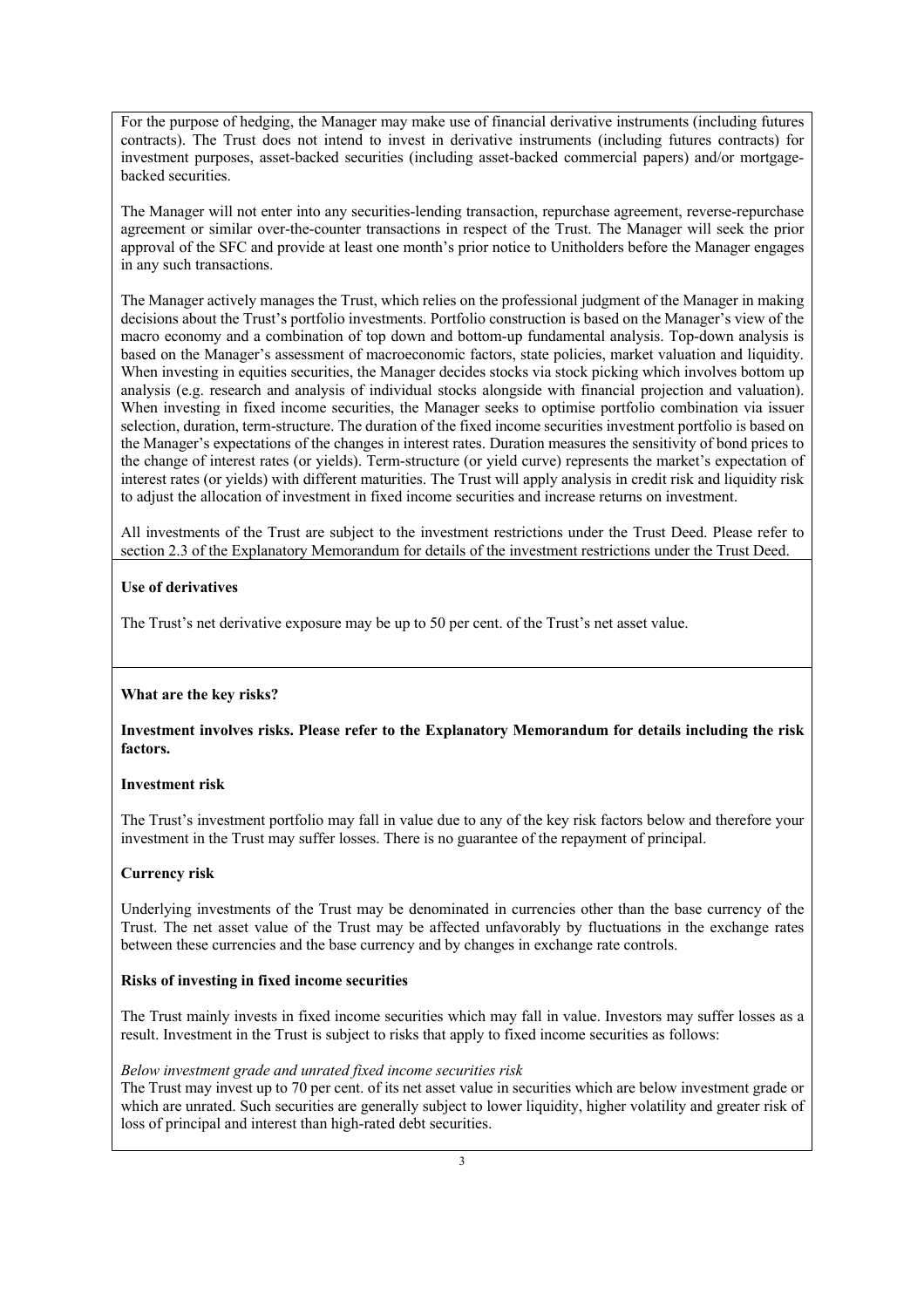#### *Interest rate risk*

Investment in the Trust is subject to interest rate risk. In general, the prices of fixed income securities rise when interest rates fall, whilst their prices fall when interest rates rise.

#### *Credit risk of issuers*

The Trust is exposed to the credit/default risk of issuers of the fixed income securities that the Trust invests in.

#### *Downgrading risk*

The credit rating of a debt instrument or its issuer may subsequently be downgraded. In the event of such downgrading, the value of the Trust may be adversely affected. The Manager may or may not be able to dispose of the debt instruments that are being downgraded.

#### *Volatility and liquidity risk*

The fixed income securities may be subject to higher liquidity risk and volatility due to various factors, including but not limited to market event, supply and demand condition in the market. The prices of fixed income securities traded therefore may be subject to fluctuations that lead to widening of bid and offer spreads by which the Trust may in turn incur significant trading cost.

#### *Valuation risk*

Valuation of the Trust's investments may involve uncertainties and judgmental determinations. If such valuation turns out to be incorrect, this may affect the net asset value calculation of the Trust.

#### *Credit rating risk*

Credit ratings assigned by rating agencies are subject to limitations and do not guarantee the creditworthiness of the security and/or issuer at all times.

#### **Risks relating to equity securities**

The Trust's investment in equity securities is subject to general market risks, whose value may fluctuate due to various factors, such as changes in investment sentiment, political and economic conditions and issuerspecific factors.

## **Emerging markets risk**

The Trust invests in emerging markets which may involve increased risks and special considerations not typically associated with investment in more developed markets, such as liquidity risks, currency risks/control, political and economic uncertainties, legal and taxation risks, settlement risks, custody risk and the likelihood of a high degree of volatility.

#### **Performance fee risk**

Performance fees may encourage the Manager to make riskier investments than would be the case in the absence of a performance-based incentive system. Given there is no equalisation arrangement for the calculation of the performance fee, a redeeming investor may still incur a performance fee in respect of his investments, even though he has suffered a loss of investment capital. In addition, performance fees may be paid on unrealised gains which may never be realised by the Trust. Furthermore, any decrease in the percentage level of the High Water Mark may increase the frequency of triggering the payment of performance fee and, once such payment is triggered, increase the amount of performance fees payable to the Manager. This may therefore increase the Manager's dependence on remuneration based on the performance of the Trust and further incentivise the Manager to take additional risks when making investment decisions in order to maximise the appreciation of the net asset value of the Trust.

## **Conflicts of interest**

Potential conflicts of interest may arise as the Manager belongs to the same group as the Trustee. If such conflicts arises, the Trustee will, at all times, have regard in such event to its obligations to the Trust and the Unitholders and will endeavour to ensure that such conflicts are resolved fairly.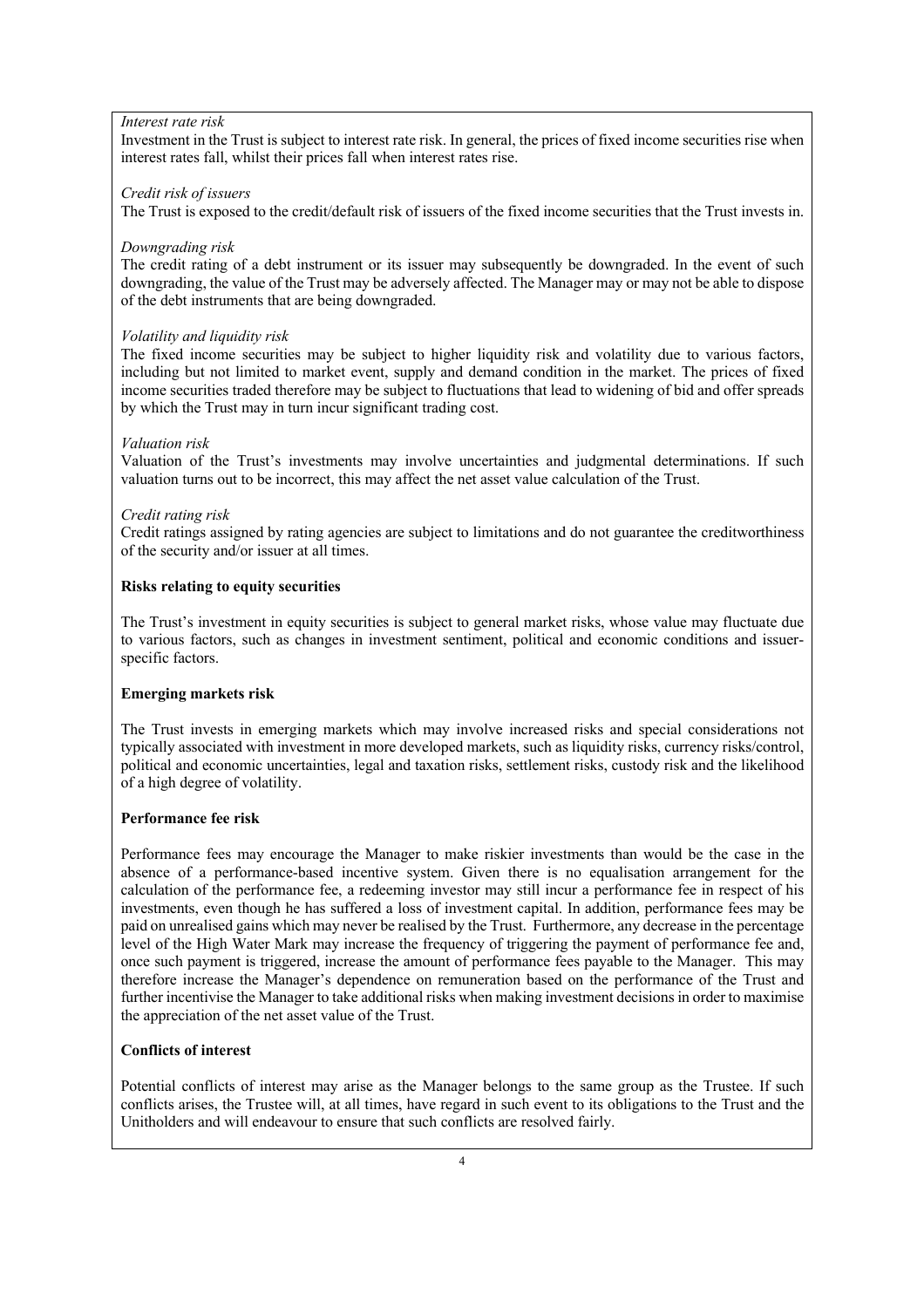

Past performance information is not indicative of future performance. Investor may not get back the full amount invested.

The computation basis of the performance is based on calendar year end, NAV-To-NAV, with dividend reinvested.

These figures show by how much the Trust increased or decreased in value during the calendar year being shown. Performance data has been calculated in HKD taking into account charges and excluding subscription charge and redemption charge you might have to pay.

Where no past performance is shown, there was insufficient data available in that year to provide performance.

Fund launch date: 22 September 2014

HKD Class launch date: 22 September 2014

HKD Class has the longest history and is broadly indicative of the Trust's performance characteristics.

## **Is there any guarantee?**

The Trust does not have any guarantees. You may not get back the amount of money you invest.

## **What are the fees and charges?**

You will be given not less than one month's prior written notice should there be any increase of the following fees and charges up to a specified permitted maximum level as set out in the Explanatory Memorandum.

#### **Charge which may be payable by you**

You currently do not have to pay the following fees when dealing in the units of the Trust.

| Fee                 | What you pay                                             |
|---------------------|----------------------------------------------------------|
| Subscription charge | Currently capped at 3% of the issue price for HKD Class, |
|                     | USD Class 1 and USD Class 2                              |
| Switching charge    | Nil                                                      |
| Redemption charge   | Nil                                                      |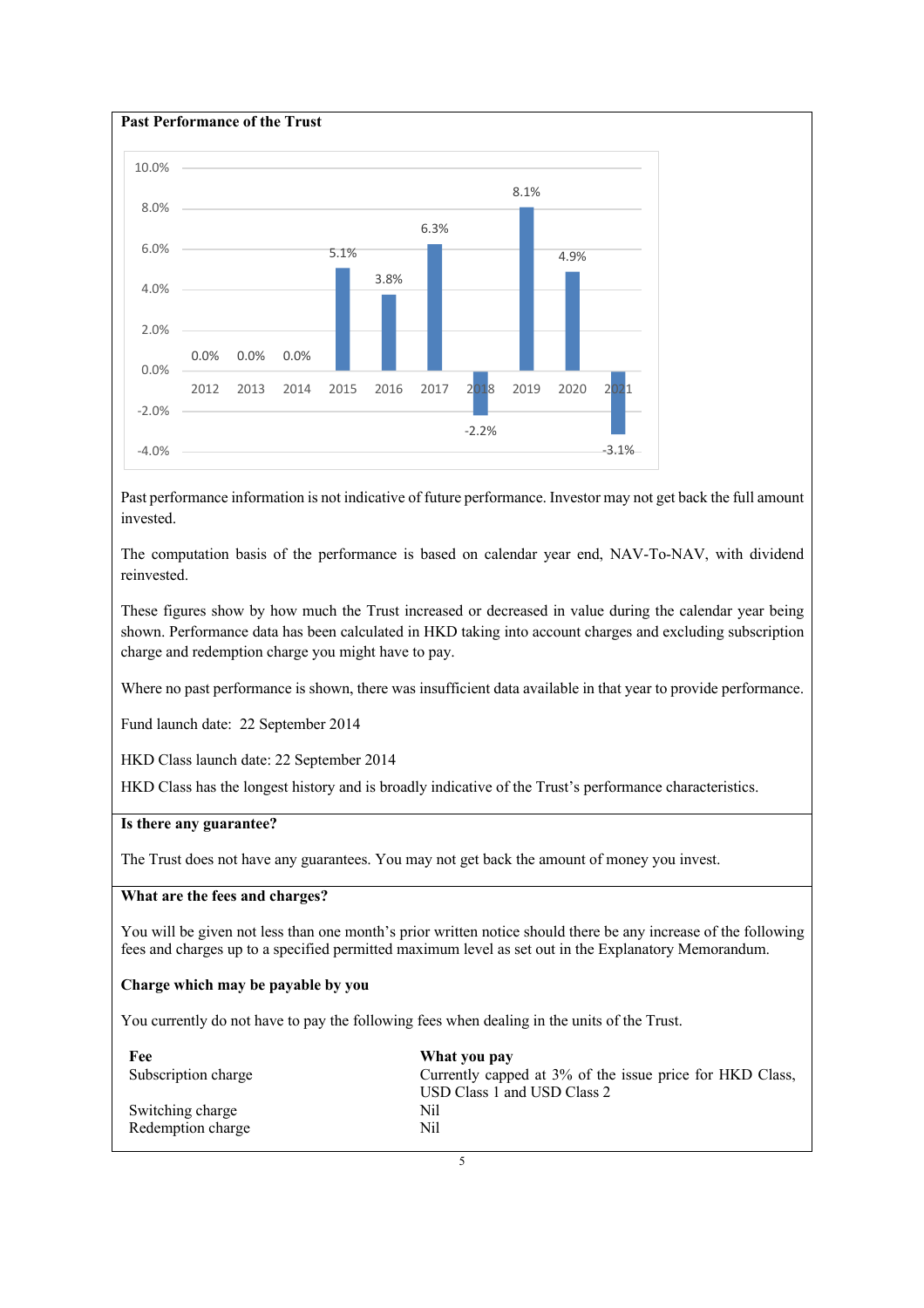# **On-going fees payable by the Trust**

The following expenses will be paid out of the Trust. They affect you because they reduce the return you get on your investments.

| <b>Trustee Fee</b> | Annual rate (as a % of the relevant class of Units' net<br>asset value)<br>0.4 per cent. per annum for HKD Class and USD Class 1<br>0.35 per cent. per annum for USD Class 2                                                                                                                                                                                                                                                                                   |
|--------------------|----------------------------------------------------------------------------------------------------------------------------------------------------------------------------------------------------------------------------------------------------------------------------------------------------------------------------------------------------------------------------------------------------------------------------------------------------------------|
| Custodian Fee      | up to $0.15$ per cent.                                                                                                                                                                                                                                                                                                                                                                                                                                         |
| Management Fee     | 0.80 per cent. per annum for HKD Class, USD Class 1 and<br><b>USD Class 2</b><br>(Up to a maximum of 5.0 per cent. per annum, paid monthly)                                                                                                                                                                                                                                                                                                                    |
| Performance Fee    | 10 per cent. x Period-End Excess NAV per Unit x Period-<br>End Average Number of Units                                                                                                                                                                                                                                                                                                                                                                         |
|                    | Period-End Excess NAV per Unit means, in respect of a<br>performance period, if the net asset value of the Trust per<br>Unit as at the last valuation day of that performance period<br>(net of fees (excluding the performance fee payable in such<br>performance period, if any) paid in respect of such<br>performance period) is higher than the High Water Mark, the<br>excess portion of such net asset value of the Trust over such<br>High Water Mark. |
|                    | Period-End Average Number of Units means, in respect of a<br>performance period, the average of the number of Units of<br>the Trust in issue on each valuation day in such performance<br>period.                                                                                                                                                                                                                                                              |
|                    | The High Water Mark is $102.8$ per cent. of the higher of (a)<br>HK\$10.00 (being the initial offer price); and (b) the net asset<br>value per unit of the Trust on the last valuation day of the<br>preceding performance period in respect of which a<br>performance fee was last paid to the Manager (net of fees<br>paid in respect of that preceding performance period).                                                                                 |
|                    | The relevant performance period commences on 1 January of<br>a year and ending on the last valuation day of that year (both<br>days inclusive), except that the first performance period will<br>commence on the date of the initial issue of units of the Trust.                                                                                                                                                                                              |
|                    | The performance fee (if any) chargeable in respect of a<br>performance period will be paid to the Manager as soon as<br>practicable after the end of such performance period.                                                                                                                                                                                                                                                                                  |
|                    | For Units redeeming during the relevant performance period,<br>any accrued performance fee with respect to such Units will<br>be crystallised on the relevant redemption day and become<br>payable as soon as practicable after the end of the relevant<br>performance period. The High Water Mark is not reset on the<br>relevant redemption day at which the performance fee is<br>crystallised following the redemption of Units.                           |